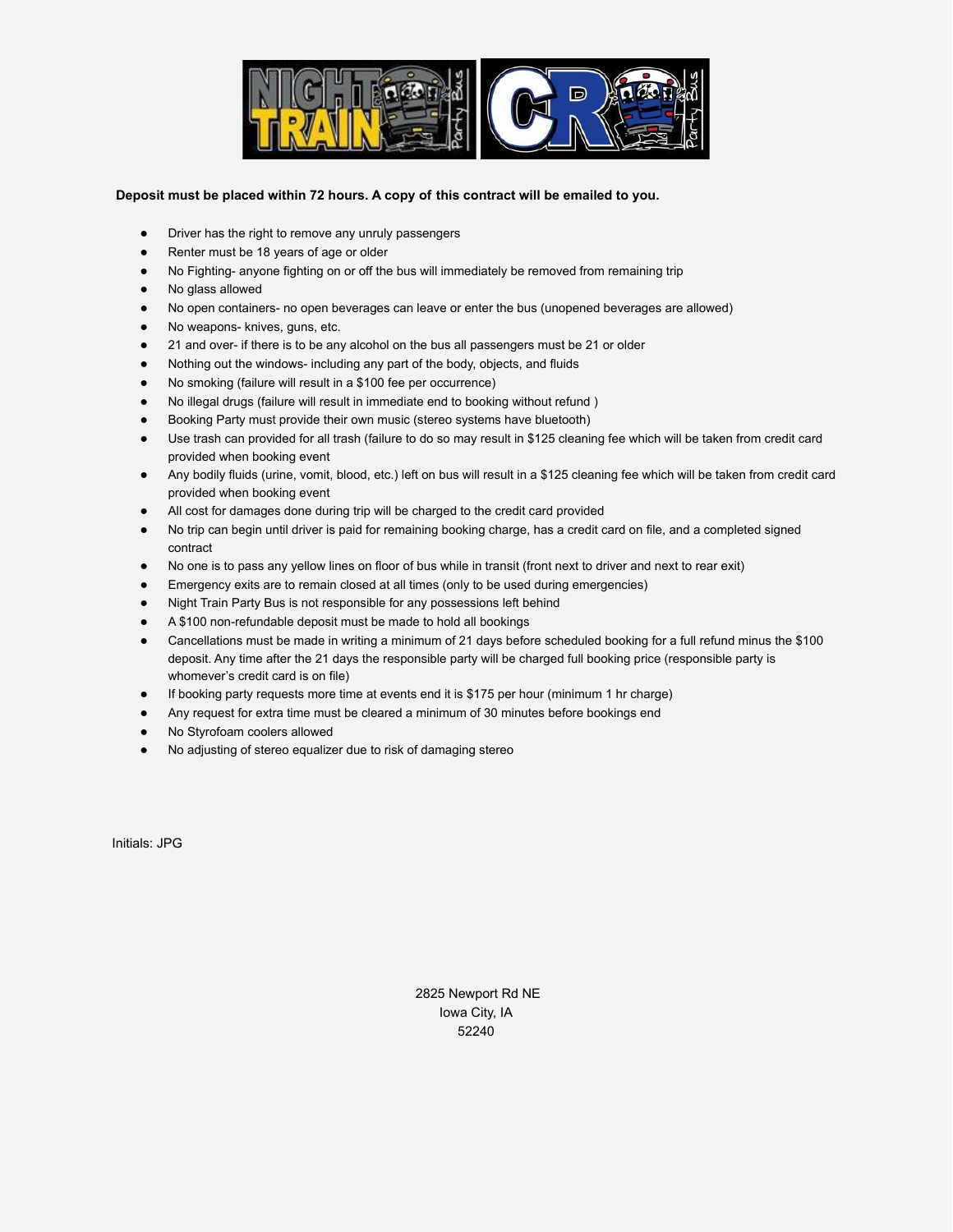

Phone: 319-631-5896

- Cooler provided by request only
- A \$100 charge will occur per 30 minutes for any booking that runs beyond its scheduled time
- Any missing equipment (cooler, trash cans, etc.) will result in the replacement cost being charged to credit card provided
- Trips may require a mileage charge (please discuss route at time of booking). Additional mileage is \$1.75 per mile
- All trips are allotted 20 miles per hour booked with mileage beginning and ending at 2825 Newport Rd NE Iowa City IA 52240 (4 hours gives you 80 miles. All trips that go over the miles allowed are subject to a \$1.75 per mile charge)
- If price of diesel reaches \$4.00 per gallon or more an additional \$25 fuel charge will apply
- All reservations must have route established to avoid additional mileage fees
- **Cruising** if party wishes to cruise with no destination a \$120 per hour fee will apply due to fuel, wear and tear, and must be agreed upon before departure
- **No Jell-O shots allowed.** A \$75 charge will apply for any Jell-O shots found on bus
- **Acceptable forms of payment are credit card or cash (no checks accepted)**
- Pictures/videos may be taken by CR/Night Train PARTYBUS. By signing this agreement, you agree to allow CR/Night Train PARTYBUS to use these items for any and all promotional purposes including but not limited to print, fliers, or internet/magazine ads etc.
- As a condition of being permitted on the bus and the use of this charter, the agreement holder and its entire party, agrees to hold harmless, release indemnify, and promise not to bring a claim against or sue CR/Night Train PARTYBUS, or its employees, agents, officers, or affiliates from any and all liabilities.
- No standing or dancing on vehicle seats due to damage that may result. Failure may result in a \$75 fee or cost of repair

I, the renter, have read the above terms and conditions and agree to them and have included the required deposit to secure my reservation.

**Credit Card Info:**

**Name as shown on front of card: Johny Party Goer Last 4 digits on card: 9876**

(A 5% fee will be assessed to all reservations paid for in any other form than cash) (All events using credit card as payment must do so at time of booking)

Electronic Signature: Johny Party Goer

Date: 4/8/2022